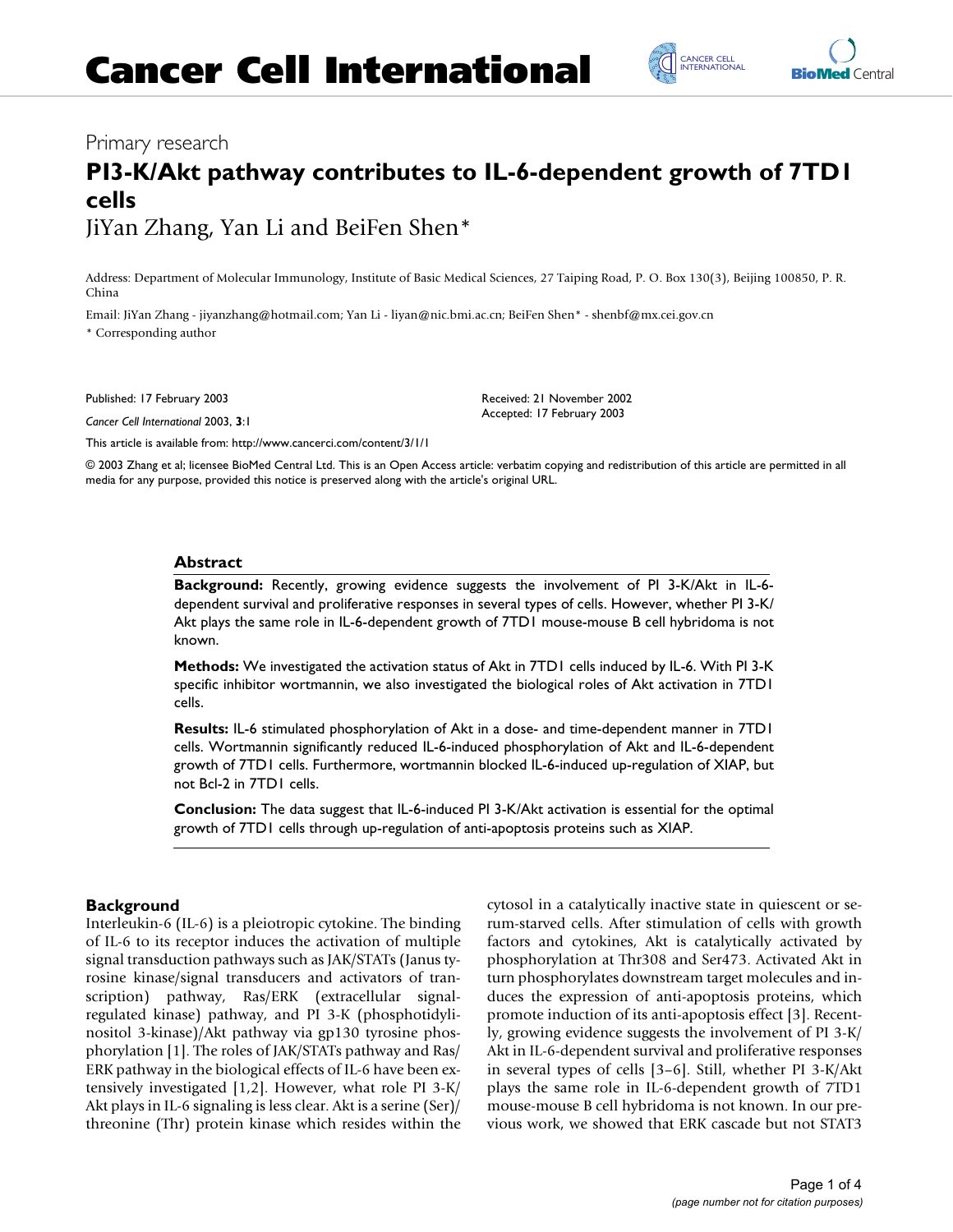

### **Figure 1**

**IL-6 stimulated phosphorylation of Akt in a dose- and time-dependent manner in 7TD1 cells.** *7TD1* cells were starved in IL-6-free medium for 6 h. Then the cells were cultured in the presence of different dose of IL-6 for 5 min or in the presence of 1 ng/ml IL-6 for 0, 5, 10, 30, 60 min respectively. After the cells were collected and washed, whole-cell extracts were prepared and subjected to Western-blotting assay. This figure is representative of 3 separate experiments.

contributed to IL-6-dependent growth of 7TD1 cells [7]. Here we report that IL-6 triggers activation of PI3-K/Akt signaling in 7TD1 cells, and that IL-6-induced PI 3-K/Akt activation is essential for the optimal growth of 7TD1 cells.

## **Methods**

## *Cells and cell culture*

7TD1 cells were obtained from the American Type Culture Collection. The cells were cultured in RPMI 1640 medium supplemented with 10% fetal bovine serum. β-mercaptoethanol and recombinant human IL-6 (107U/mg) were added to the medium at final concentration of  $5 \times 10^{-7}$ 5mol/L and 5 ng/ml, respectively. Wortmannin (Sigma) was dissolved in DMSO to 2.5 mM and stored at -20°C. DMSO was added to control cells to keep concentrations of DMSO (<0.1%) equal in all samples. The cells were pretreated with wortmannin for 30 min at 37°C before IL-6 was added to the medium.

### *MTT assay*

The cells were seeded into 96-well plate and cultured in the presence of different dose of IL-6 for 72 h. Afterwards, 10 µl MTT (Sigma, 5 mg/ml) was added to each well, 4 h later, an equal volume of 10%SDS-10 mM HCl was added to dissolve the blue crystals of formazan. The samples were measured at OD 570 nm by an ELISA reader (Dynatech Laboratories, Inc. U.S.A.).

#### *Western-blotting assay*

After protein determination, total cell lysates ( $5 \times 10^5$  cell/ sample) were boiled in 2  $\times$  reducing SDS loading buffer of equal volume for 10 min. The samples were subjected to one-dimensional SDS-PAGE. After electrophoresis, proteins were transferred to a 0.45 3 µm pore-size nitrocellulose membrane at 40 V for 2 h. Non-specific binding sites on the nitrocellulose membrane were blocked by incubation in blocking buffer (5% w/v, non-fat dried milk) for 1 h at 37°C. The blots were washed once with Tris-buffered saline (10 mM Tris/HCl pH 7.5, 150 mM NaCl) and incubated with the primary antibody for 1 h at 37°C or overnight at 4°C. After the removal of excess primary antibody with three washes, the blots were incubated with a secondary antibody (goat anti-mouse or goat anti-rabbit antibodies conjugated with horseradish peroxidase). The membrane was developed with enhanced chemiluminescence reagent and exposed to Hyperfilm-ECL® (Amersham Life Science Corp.) for detection. Akt and phospho-Akt (Ser473) antibodies were products of New England BioLabs (Beverly, MA, U.S.A.). Anti-(human XIAP) antibody was a product of Medical and Biological Laboratories (Naka, Nagoya, Japan). Anti-Bcl-2 and anti-Caspase-3 antibodies were obtained from Santa Cruz Biotechnology (Santa Cruz, CA, U.S.A.).

## **Results**

### *IL-6 stimulated phosphorylation of Akt in a dose- and time-dependent manner in 7TD1 cells*

The survival and proliferation of 7TD1 hybridoma cells depend on IL-6. IL-6 induced phosphorylation (Ser473) of Akt, a downstream effector of PI 3-K, in 7TD1 cells. This activation by IL-6 occurred as early as 5 min, and was dependent on the dose of IL-6. However, IL-6 had little effect on the protein amount of Akt (Fig. 1).

## *PI 3-K specific inhibitor wortmannin significantly reduced IL-6-induced phosphorylation of Akt and IL-6-dependent growth of 7TD1 cells*

To investigate what role PI 3K/Akt plays in the signal transduction of IL-6 in 7TD1 hybridoma cells, we deter-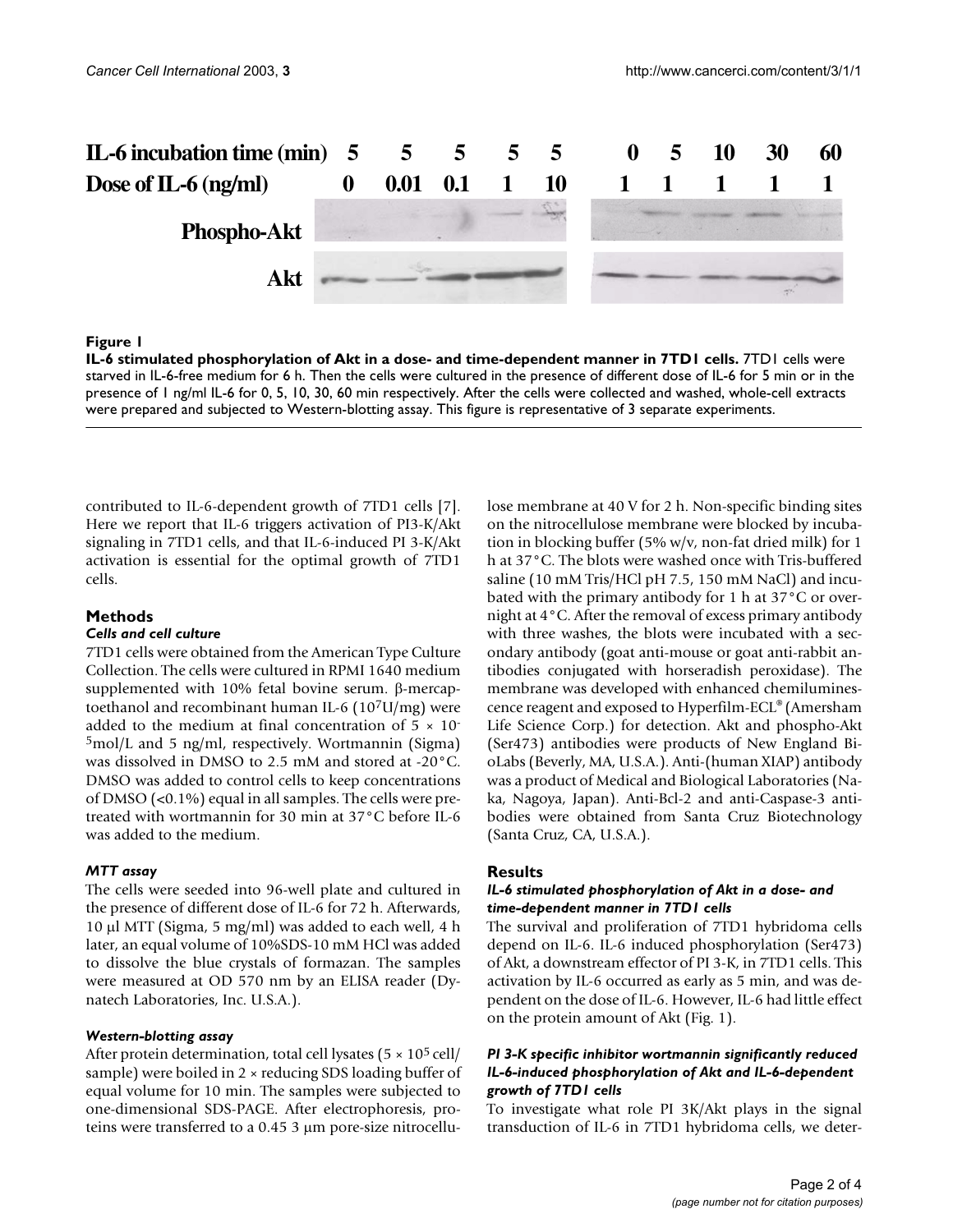

## **Figure 2**

**Effects of wortmannin on IL-6-induced phosphorylation of Akt (A) and IL-6-dependent growth of 7TD1 cells (B).** 7TD1 cells were starved in IL-6-free medium for 6 h. Then the cells were pretreated with wortmannin or DMSO of equal volume for 30 min at 37°C before IL-6 was added into the medium. (A) The cells were cultured for 5 min in the presence of IL-6. After the cells were collected and washed, whole-cell extracts were prepared and subjected to Western-blotting assay. (B) The cells were seeded into 96-well plate  $(2 \times 10^3$  cells per well) and cultured in the presence of different dose of IL-6 for 72 h. Afterwards, MTT assay was performed to determine the effect of wortmannin on IL-6-dependent growth of 7TD1 cells. This figure is representative of three separate experiments.

mined the effects of wortmannin, a PI 3-K specific inhibitor at 10–100 nmol/L [8], on IL-6-induced phosphorylation of Akt and IL-6-dependent growth of 7TD1 cells. It was found that wortmannin significantly antagonized IL-6-induced phosphorylation of Akt and IL-6-dependent growth of 7TD1 cells and the inhibitory effects of wortmannin were dependent on its concentration. These data confirm that activation of Akt is mediated by a PI 3- K-dependent mechanism and suggest that IL-6-induced PI 3-K/Akt activation is essential for the optimal growth of 7TD1 cells (Fig. 2).

## *IL-6 induced up-regulation of X chromosome-linked inhibitor of apoptosis protein (XIAP) through PI 3-K/Akt activation*

The preceding experiments suggest that IL-6-induced PI 3- K/Akt activation is essential for the optimal growth of 7TD1 cells. Next we try to investigate the underlying mechanism. Recent evidence has indicated that proteins of the inhibitor of apoptosis (IAP) family, whose expression might be under the regulation of NF-κB, can block apoptotic events by directly binding and inhibiting selected caspases. A potent mammalian IAP is X-linked IAP (XIAP), for which the mechanism of action involves the direct binding and inhibition of caspase-3 and caspase-7, two key effector proteases of apoptosis [10]. What role XIAP plays in IL-6-mediated anti-apoptosis mechanism is of interest. It is reported that the level of Bcl-2, but not Bcl $X_L$  and Mcl-1, decreased after IL-6 deprivation [9]. To examine the effects of IL-6-induced PI3-K/Akt activation on these apoptosis-related proteins, we further studied IL-6 induced expression of Bcl-2 as well as XIAP and Caspase-3 in 7TD1 cells by Western-blotting assay with Bcl-2, XIAP, and Caspase-3 antibodies, with or without wortmannin. Untreated 7TD1 cells displayed significant levels of these apoptosis-related gene products (Fig. [3](#page-3-0)). IL-6 significantly up-regulated the levels of XIAP and Bcl-2 but had little effect on the level of caspase-3. Both constitutive and IL-6-induced expression of XIAP in 7TD1 cells was inhibited by wortmannin. However, wortmannin had little effect on IL-6-induced expression of Bcl-2. Taken together, these data suggest that IL-6 might induce up-regulation of XIAP through PI 3-K/Akt activation.

## **Discussion**

The growth of 7TD1 B cell hybridoma is dependent on the survival factor IL-6. IL-6 inhibits physiological cell death and allows expansion of populations of serum-stimulated cells. How IL-6 can promote the growth of 7TD1 cells remains elusive. In our previous work, we showed that ERK cascade but not STAT3 contributed to IL-6-dependent growth of 7TD1 cells [7]. However, activation of ERK cascade seems not to be sufficient since MEK inhibitor PD098059 pretreatment resulted in partial blockade of IL-6-induced growth of 7TD1 cells although IL-6-induced activity of ERK cascade can be completely blocked by